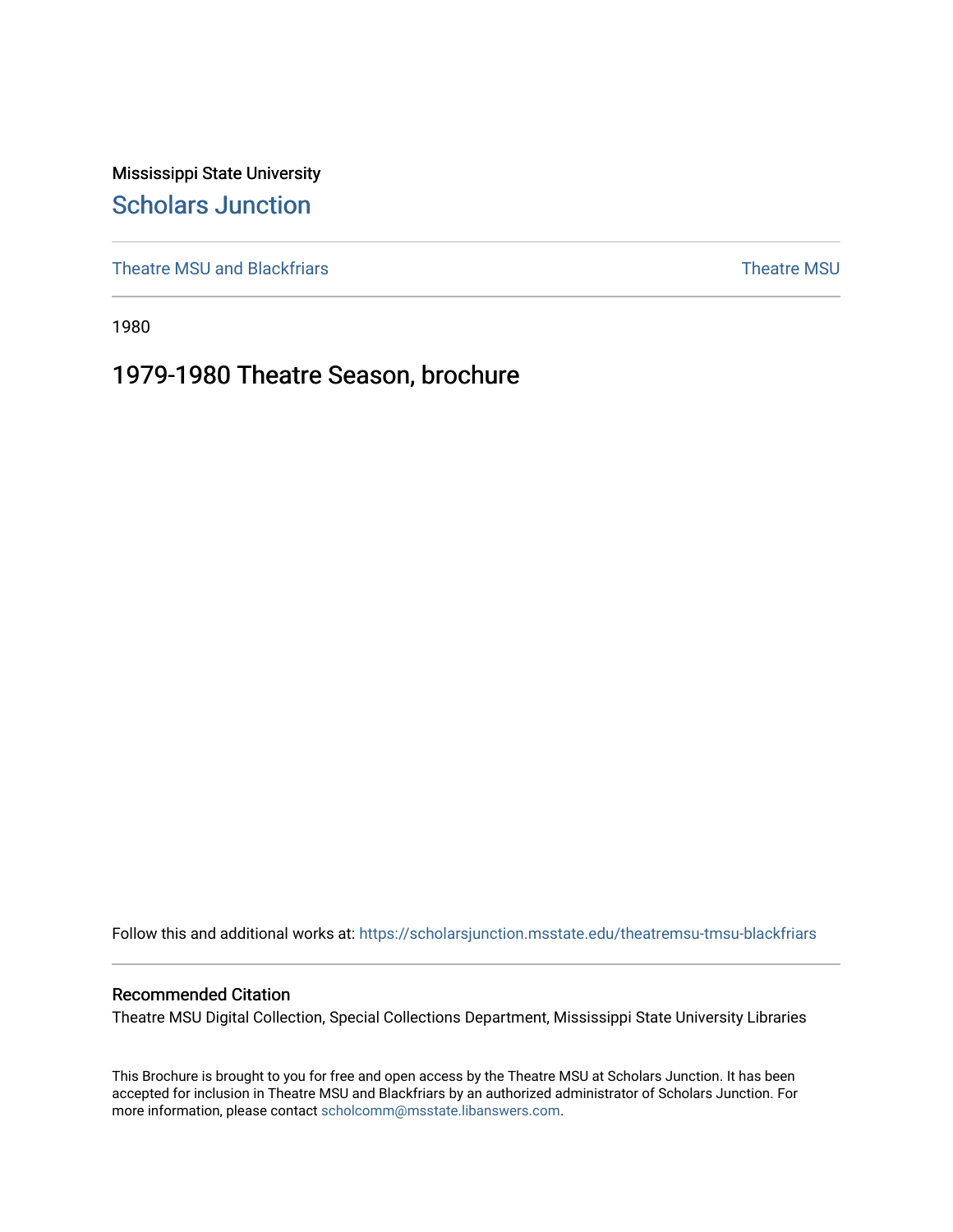

The 1979 - 80 Theatre Season Blackfriars Drama Society Mississippi State University

#### After the Rain

| October 17 - 20, 1979<br><b>Dark of the Moon</b> | <b>YMCA Auditorium</b>                | 8:00 p.m. |
|--------------------------------------------------|---------------------------------------|-----------|
| November 8 - 10, 1979                            | <b>YMCA Auditorium</b>                | 8:00 p.m. |
| November 14 - 17, 1979                           |                                       |           |
| <b>Charley's Aunt</b>                            |                                       |           |
| February 20 - 21, 1980                           | <b>Regular Performances</b>           | 8:00 p.m. |
| February 22 - 23, 1980                           | Dinner Theatre Performances 6:30 p.m. |           |
| <b>An Evening of Strictly</b>                    |                                       |           |
| <b>Genteel Sex and Violence</b>                  |                                       |           |
| March 27 - 29, 1980                              | <b>YMCA Auditorium</b>                | 8:00 p.m. |

Produced by the Department of Communication

## Ticket Information

Students \$2.00 General Admission \$3.00

Group Rates \$1.50 for 10 or more people

Tickets may be purchased one week in advance at the Union Information Desk or at the door the night of performances. Limited seating in the YMCA, therefore buy your tickets early.

For further information contact:

Dr. Dominic J. Cunetto Box 5166 Mississippi State, Mississippi 39762



**The 1979 - 80 Theatre Season Blackfriars Drama Society Mississippi State University**